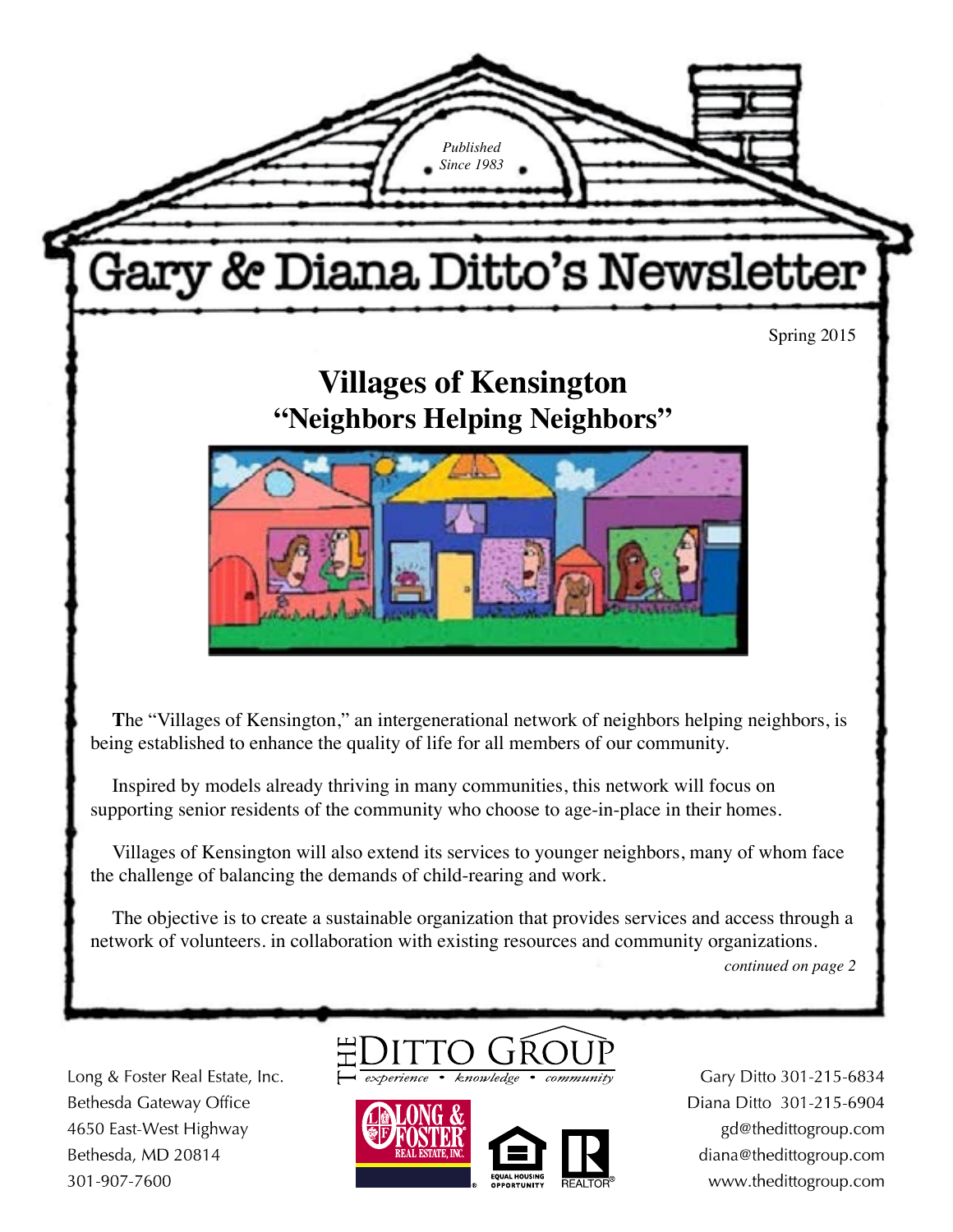### *- Villages Continued*

"We are beginning with the Rock Creek Hills (RCH) and Kensington Heights (KH) neighborhoods," says Suzanne Bowler, "with plans to expand eventually to other Kensington neighborhoods."

"Villages" are based on community needs. They typically include transportation, home repairs, social and educational activities, and help with access to affordable services. Villages are membership-driven, grass-roots organizations.

Villages focus on building social connections and organize events that are of interest to its community such as book clubs, walking groups, knitting clubs, guest speaker events, group outings and so much more.

The Washington area is leading the country in the establishment of Villages, according to the Village to Village Network (www.vtvnetwork.org), a national umbrella organization. From 5 Villages in 2010, currently 40 Villages are running or in development in our region.

### **Beginnings in the Kensington Area**

Suzanne Bowler of Rock Creek Hills heard about "Villages" when lunching with friends on a hot summer day. Her friends were both enthusiastic Village volunteers—one with a Bethesda Village, and the other with "Chevy Chase at Home," a village that has been up and running for 5 years.

As an anthropologist, Suzanne has studied traditional societies in which people are well connected, and the Village concept of neighbor helping neighbor spoke to her.

Last September, she and a small group of neighbors got together to discuss forming a Village in Rock Creek Hills based on the principle of neighbors helping neighbors.

Since then, 34 people have expressed a keen interest and have asked to be kept informed. A number of them indicated that they would like to volunteer when the Village is "up and running."

Donna Savage of Kensington Heights and her husband very much want to age-in-place in their own home. She notes, "Lots of neighbors are already helping each other in Kensington. Villages of Kensington can strengthen that."

This year, Rock Creek Hills and Kensington Heights joined forces and formed a Steering Committee to begin the challenging work of developing a Village.

#### **Benefits and Steps**

A recent study sponsored by the School of Social Work at the University of California at Berkeley shows that Villages can provide significant benefits to both their members and volunteers, as well as to the community organizations with which they collaborate.

One of their most important benefits of Villages is reducing the social isolation of people living alone. Living alone with minimal social contact has been linked to depression and other health problems.

For example, some Villages have partnered with local hospitals, in order to help discharged patients make a full recovery at home instead of being re-admitted to the hospital. Village volunteers can check in on them, bring meals, make sure they are taking their medicine, and take them for posthospital doctor visits.

 Montgomery County is active in the Village movement, with 13 Villages in operation and others being developed. These Villages receive extensive help and encouragement from Pazit Aviv, the Montgomery County Village Coordinator. Thanks to her help, Villages of Kensington now has the expert assistance of a lawyer and marketing consultant.

 Founding Board members of successful Villages like Chevy Chase at Home and Silver Spring are offering helpful advice to the Kensington-area committee. The local Washington Area Villages Exchange and the national Village to Village Network are also great resources.

Every new Village starts with a vision and a dedicated core of individuals ready and willing to make that vision a reality. There is no "cookie-cutter" model for Villages. Each Village is unique and reflects the character, interests, and needs of the community that creates it.

 "Our mission is to create an intergenerational and sustainable network of neighbors helping neighbors," writes Suzanne Bowler. "We seek to enhance the quality of life of people of all ages in our communities through volunteer-provided services, referrals to services we cannot provide, social gatherings, and educational events, to bring people together and build new friendships."

#### **Survey Seeks Community Input**

"A survey recently went to residents in both Rock Creek Hills and Kensington Heights," reports Donna Savage, "to assess the level of interest. We will find out what kinds of services residents would like to receive or to provide to their neighbors, and who would like to help us to develop our Village. Specifically, we need volunteer help with website development, graphics, non-profit management, fund-raising, and finance."

In sum, the "Villages of Kensington" will serve all members of the community. As Suzanne Bowler says, "We will draw on the examples of intergenerational Villages like Bannockburn and some neighborhood Villages in Takoma Park. While some Villages have paid staff in addition to volunteers and charge a membership fee, other Villages are all-volunteer and have no fee. We have yet to decide which approach is most feasible, and will not make any decision without consulting you, the community members."

"Also, we hope to include other interested Kensington communities, but can only do so after we've established an appropriate organizational and operational infrastructure."

"Meanwhile, please let us know if you'd like to be kept informed on our progress and become involved, either during our development or when we're 'up and running.'

"Remember that "Villages of Kensington" is your Village. So let us know what you'd like us to offer, and how you'd like to become involved in our exciting venture!"

To find out more and get involved, see the box on the next page.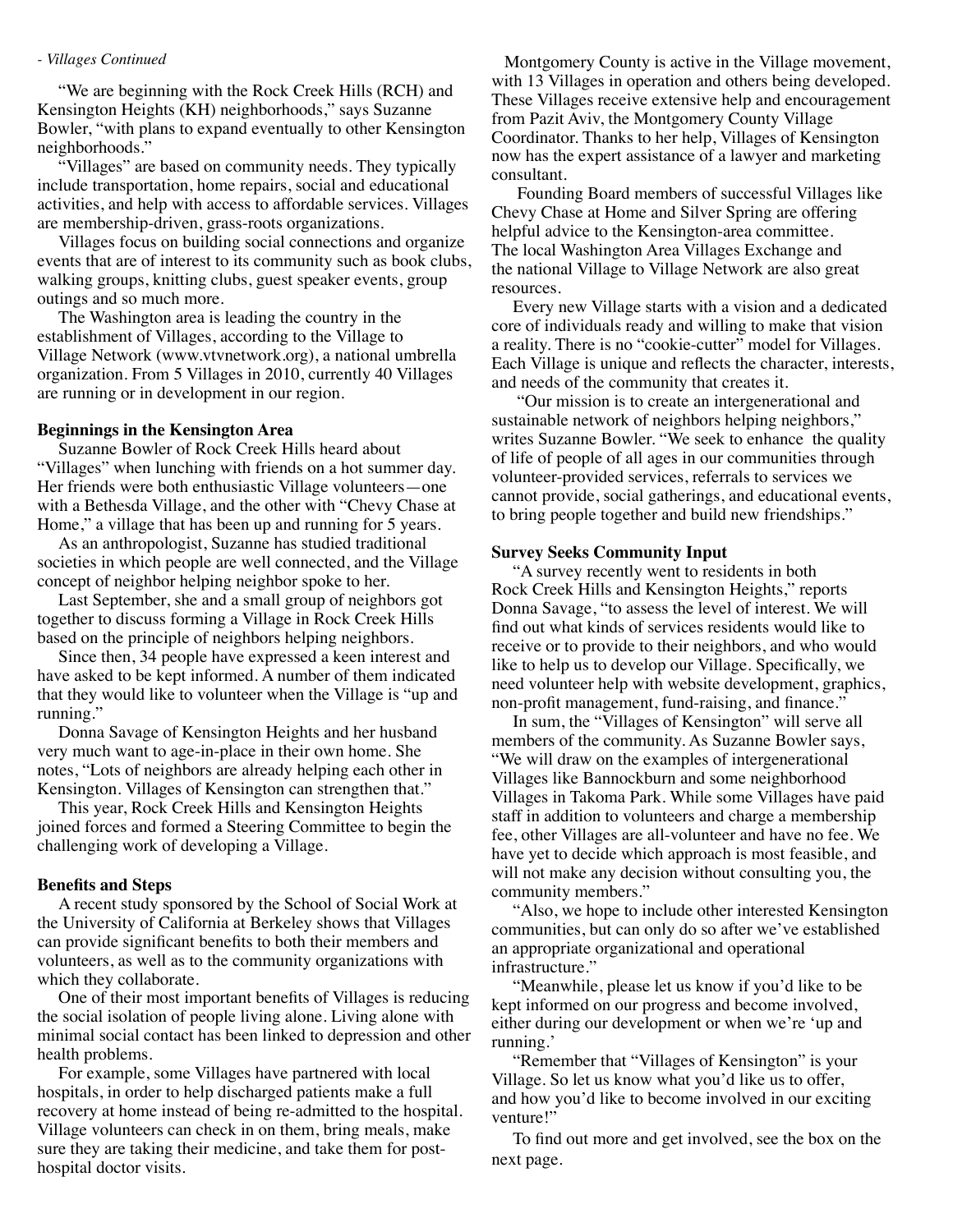

## *Invitation:*

## **Take Part in the Survey for Villages of Kensington**

If you live in Rock Creek Hills or Kensington Heights, you can help the Villages of Kensington reflect the wishes and interests of these two communities by letting us know what types of services and social and educational activities would be most beneficial for you and your family. We'd also like to know if you would be interested in volunteering to assist in some of these activities. Please complete the appropriate survey at your earliest convenience:

Rock Creek Hills survey:

https://www.surveymonkey.com/s/Q8C5ZZP Kensington Heights survey:

https://www.surveymonkey.com/s/VYQNPJY

If you know someone who would like to fill out a survey who does not have a computer or does not wish to receive e-mails, let us know and we will send them the survey via U.S. mail.

### **Get Involved**

If you'd like to help plan this exciting new initiative, learn more about it, get on the e-mail list for updates, or have any questions at all, please contact Suzanne Bowler, Rock Creek Hills (suzannebowler@verizon.net; 301-946-0990), or Donna Savage, Kensington Heights (DonnaRSavage@gmail.com; 301-942-2447).

### **Thank you!**

### *Kensington Historical Society Meetings*:

Tuesday, April 28th, Chris and Ed Hyland from the Bantrak Club will have a small train and trolley display and will tell stories related to the trolleys and the history of the Kensington Trolley line.

**MAKE MORE NOYES!** Learn more about the history of the Noyes Library, get an update on the progress of the rehabilitation and find out what a Penny Theater is! Check www. kensingtonhistory.org for the new meeting date.

All are welcome! Meetings are held at the Town Hall at 3710 Mitchell. Enjoy coffee and cookies at 7:00 p.m., followed by the Program at 7:30 p.m. and a brief business meeting.

# E-Mail Updates from The Ditto Group—

- Sign up for either or both of these updates: • Our Monthly Sold Reports, sent via e-mail
- Our weekly "Open House" e-mail

You choose what to sign up for and you can always unsubscribe. Sign up on our home page: www.thedittogroup.com.

For dates and news of more events, be sure to visit the Community Activities Calendar on the web site:

### www.thedittogroup.com

Gary and Diana Ditto's Newsletter welcomes ideas and news items from community members. Many thanks to Suzanne Bower, Donna Savage and Don Jahn. The editor is Antoinette Kranenburg of Kensington, assisted by Cherry Wunderlich.

# *Raise a Ruckus Read-a-thon!*

Help us **Make More Noyes** by participating in the "Raise a Ruckus Read-a-thon!"

Children of all ages will help launch the campaign to renovate the Noyes Library with a reading program. The spring read-a-thon's finale on April 25, 2015, at Kensington Town Hall, will celebrate participants.

All pre-readers, early readers, and advanced readers are invited to sign up and collect pledges for donations to Noyes for pages they read.



More details at the Noyes Library and www.noyeslibraryfoundation.org. So get ready to read!

> **New E x p a n d e d Hours at Noyes:**  Now open Wednesdays 1 to 8 p.m. and Tuesday, Thursday, and Saturday 9 a.m. to 5 p.m.

### **Come Celebrate the**

## **International Day of the Book**

Sunday, April 26, 2015, 11a.m. - 4 p.m. Howard Avenue, Old Town Kensington Rain or Shine

Live music, author readings, open mic, activities for children and adults, storytellers, ...and books, books, books! All activities are free, rain or shine. Live music by the Nighthawks, the Rock-a-Sonics and Eli August and the Abandoned Buildings; Children's entertainer The Great Zucchini! and much more. Guest Speakers:

• **Martin Goldsmith,** author of *Alex's Wake*, radio host and classical music programmer, who lives in Kensington

• **Chef Jonathan Bardzik** cook, author and storyteller from Washington, DC.

• **Major General Oleg Danilovich Kalugin,** KGB (Ret.) author of *Spymaster*

Check www.dayofthebook.com for the latest information.

# **Second Annual Kensington Car Show**

April 12, 2015 (Rain Date April 19) 10 a.m. – 2 p.m. • Howard Avenue http://www.kensingtoncarshow.com

### *Kensington Arts Theatre presents*

# **Chess**

Kensington Town Hall / Armory 3710 Mitchell Street

The ancient game is a metaphor for romantic rivalries, competitive gamesmanship, superpower politics, and international intrigues. From Bangkok to Budapest, the players, lovers, politicians, and spies manipulate and are manipulated to the pulse of a monumental rock score.

Performances are May 8, 9, 15, 16, 17, 22, 23, 24, 29, 30. Friday & Saturday at 8:15 p.m., Sunday at 3:00 p.m. Tickets and more information at www.katonline org.